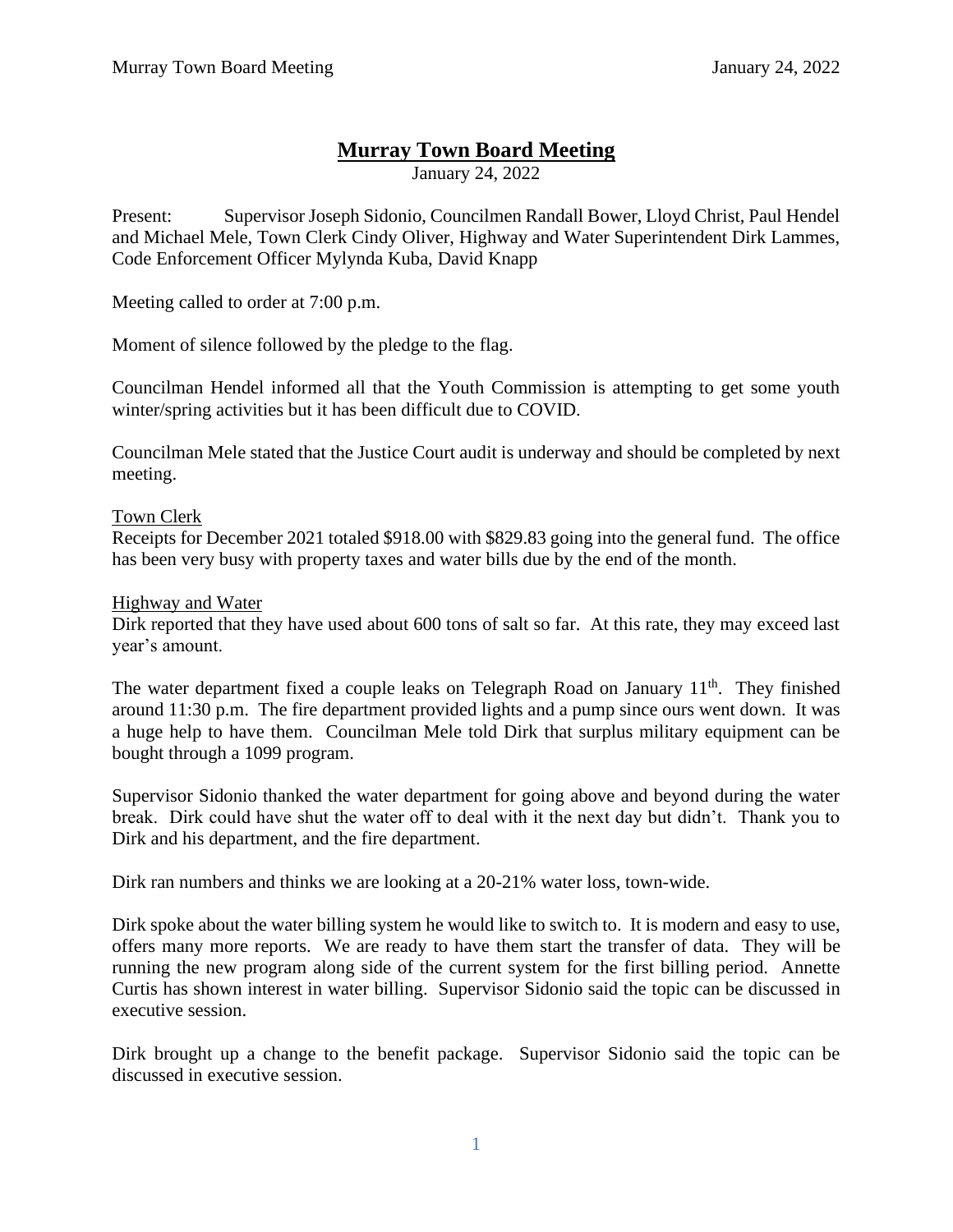## RESOLUTION NO. 2022-004

At the monthly meeting of the Murray Town Board held on January 24, 2022, Councilman Paul Hendel moved adoption of the following resolution; Councilman Michael Mele seconded the motion:

RESOLVED, that the Town Board of the Town of Murray hereby authorizes the purchase of a Case 580 backhoe off of state bid at a cost not to exceed \$125,000.00, and;

BE IT FURTHER RESOLVED that the financing will be decided upon and approved by the Town Board at a later date.

Upon being put to a vote, the resolution was unanimously adopted.

## Code Enforcement

Mylynda submitted a written report for January with two building permits issued, four inspections completed, four certificates of compliance issued and one complaint has been received. She has been working on the State report which is due at the end of February.

Teacher Geek – additional buildings being added to site plan. Type II action – Negative Declaration declared. Site plan approved taking into consideration the County Planning Board's comments.

No meeting in January for the Zoning Board of Appeals. The ZBA still has a vacancy since Ed Downey stepped down. The vacancy was advertised in the Pennysaver and also on the Town's website. No interest yet. The ZBA will need to vote on a Chairperson when they have their next meeting.

Regarding office hours; Mylynda will eventually see what hours are best for the Town and set the office hours then.

All parties such as dispatch, fire departments have been notified of Mylynda's position at the Town. She and Melissa Ierlan are each other's backup.

## RESOLUTION NO. 2022-005

At a regular meeting of the Murray Town Board held on January 24, 2022, Councilman Michael Mele moved adoption of the following resolution; Councilman Paul Hendel seconded the motion:

BE IT RESOLVED that the Murray Town Board authorizes the filing of a blanket bond to indemnify all officers required to file an undertaking; and

IT IS FURTHER RESOLVED that a certified copy of this resolution authorizing the blanket bond will be attached to the bond and filed in the Orleans County Clerk's office.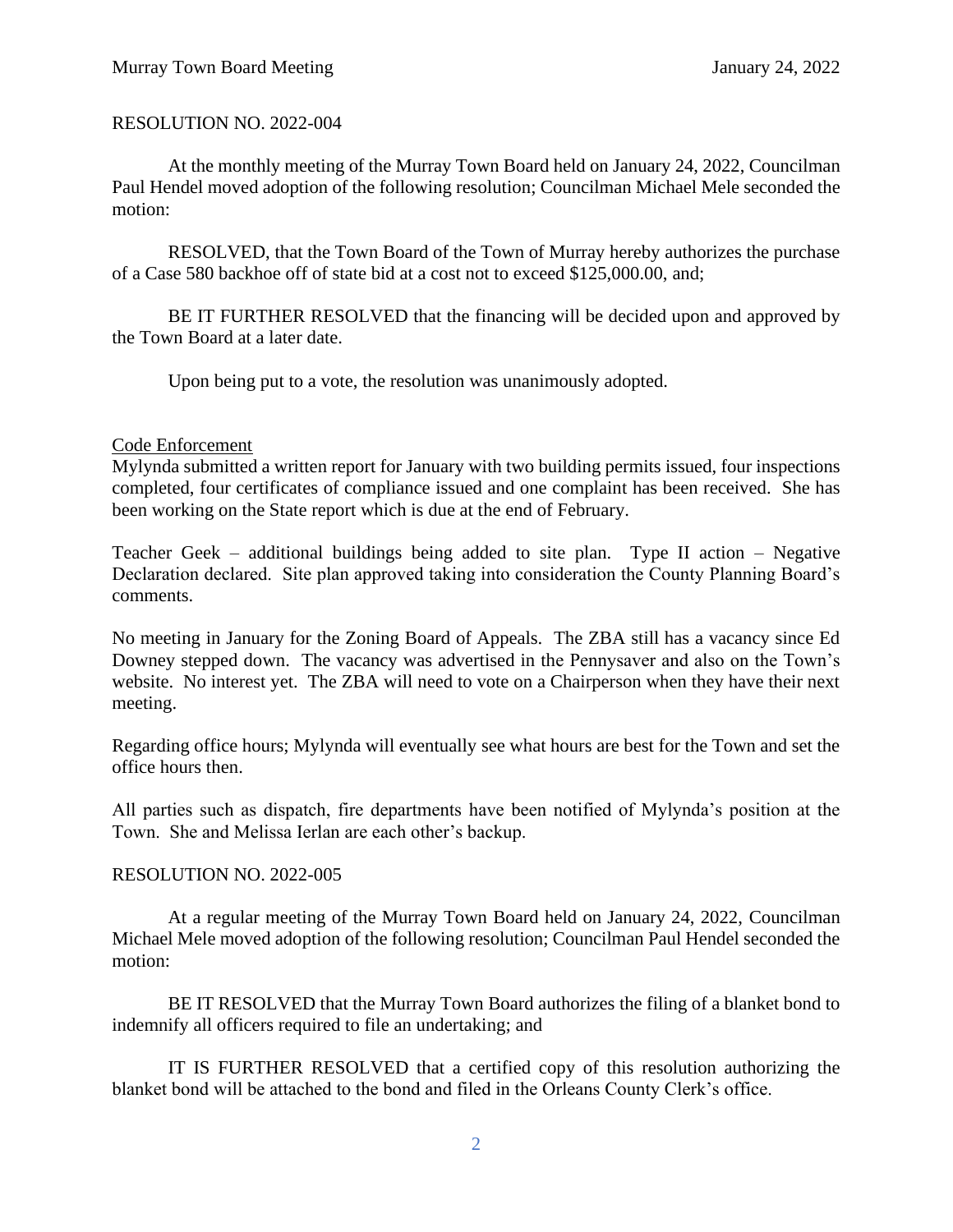Upon being put to a vote, the resolution was unanimously adopted.

#### RESOLUTION NO. 2022-006

At a regular meeting of the Murray Town Board held on January 24, 2022, Councilman Lloyd Christ moved adoption of the following resolution; Councilman Paul Hendel seconded the motion:

RESOLVED that the Town Board of the Town of Murray hereby appoints Councilman Randall Bower as primary representative to the Orleans County Task Force to assess EMS responses; and

BE IT FURTHER RESOLVED, that Councilman Michael Mele is hereby appointed alternate representative to the Orleans County Task Force to assess EMS responses.

Upon being put to a vote, the following voted in favor of adoption: Councilman Lloyd Christ, Councilman Paul Hendel and Supervisor Joseph Sidonio

The following abstained from the vote: Councilman Randall Bower and Councilman Michael Mele

The resolution was thereupon adopted.

## RESOLUTION NO. 2022-007

At a regular meeting of the Murray Town Board held on January 24, 2022, Councilman Lloyd Christ moved adoption of the following resolution; Councilman Randall Bower seconded the motion:

BE IT RESOLVED, that the Town Board of the Town of Murray accepts the disengagement of HV Audit Services effective February 28, 2022, after the Annual Update Document is produced.

Upon being put to a vote, the resolution was unanimously adopted.

Our attorney has reviewed the 2022 EFPR agreement for bookkeeping services for the Town beginning on March 1, 2022. He informed all that it is a standard agreement and has no issues with the Supervisor signing it.

#### RESOLUTION NO. 2022-008

At a meeting of the Murray Town Board duly held on January 24, 2022, Councilman Randall Bower moved adoption of the following resolution; Councilman Michael Mele seconded the motion: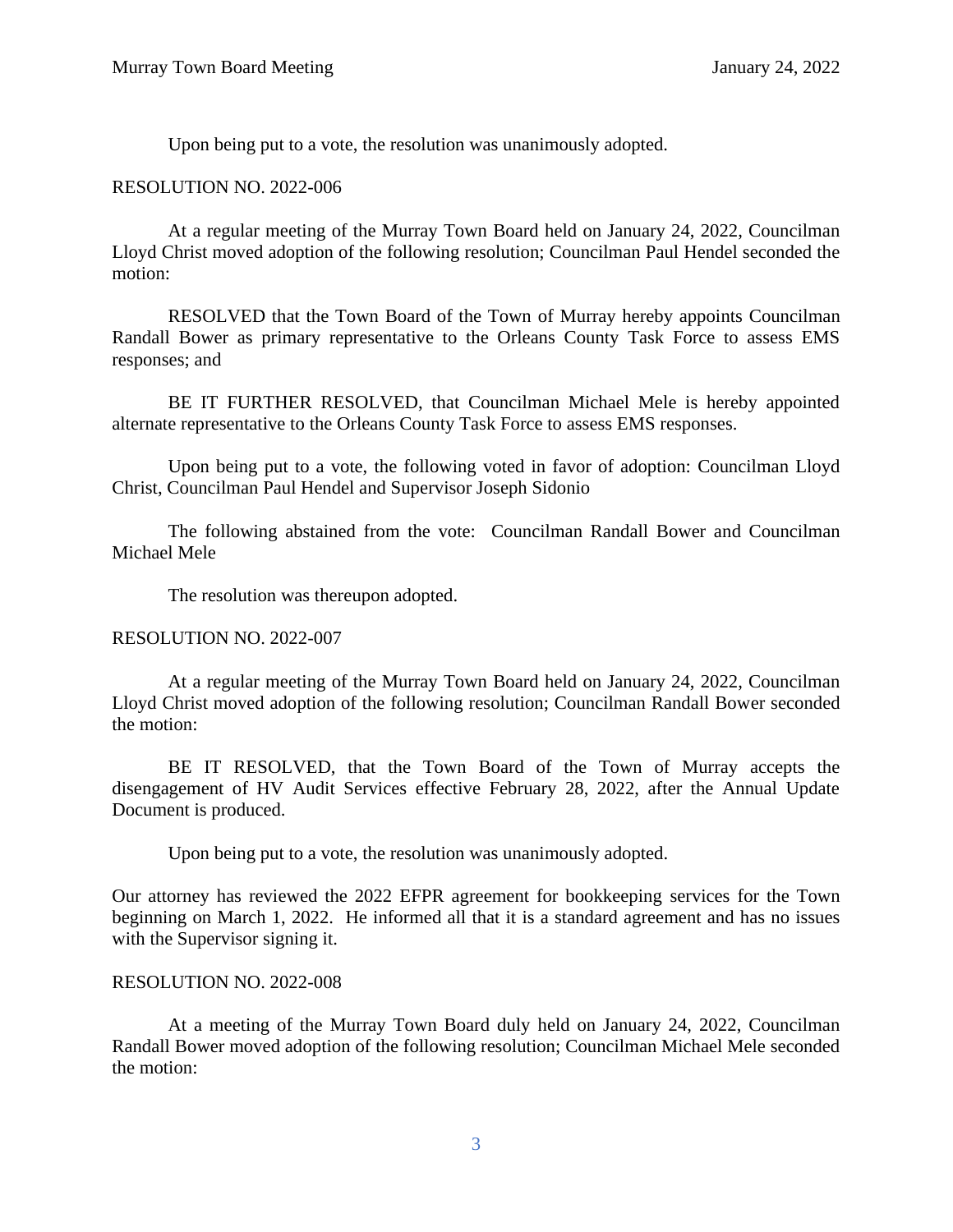BE IT RESOLVED, that the Town Board of the Town of Murray hereby authorizes Supervisor Joseph Sidonio to sign the engagement agreement dated January 6, 2022 from EFPR for bookkeeping services for the Town of Murray.

Upon being put to a vote, the resolution was unanimously adopted.

Councilman Hendel stated that all communications, suggestions or advice that is offered from EFPR is communicated with the all as the Town Board needs to be informed.

#### RESOLUTION NO. 2022-009

At a meeting of the Murray Town Board held on January 24, 2022, Councilman Randall Bower moved adoption of the following resolution; Councilman Lloyd Christ seconded the motion:

BE IT RESOLVED that the Town of Murray accepts the LaBella Engineering Agriculture and Farmland Protection Plan proposal and hereby authorizes Supervisor Joseph Sidonio to sign the proposal when the Town executes the grant contract with New York State.

After being put to a vote, the following voted in favor of adoption of the resolution: Councilman Randall Bower, Councilman Lloyd Christ, Councilman Paul Hendel, Supervisor Joseph Sidonio

The following abstained from the vote: Councilman Michael Mele

The resolution was thereupon adopted.

#### RESOLUTION NO. 2022-010

At a meeting of the Murray Town Board held on January 24, 2022, Councilman Michael Mele moved adoption of the following resolution; Councilman Randall Bower seconded the motion:

BE IT RESOLVED, that the Town Board of the Town of Murray hereby authorizes the acceptance of Core & Main bid proposal for Diversified Managed Billing Service; at a cost not to exceed \$19,814.31 with funding from ARPA.

Upon being put to a vote, the resolution was unanimously adopted.

Motion by Hendel, Seconded by Christ that the Board enters into executive session to discuss personnel and legal matters at 7:47 p.m. and inviting elected officials also Motion Carried

Motion by Christ, Seconded by Mele that the Board returns to regular session at 8:55 p.m. with no action being taken Motion Carried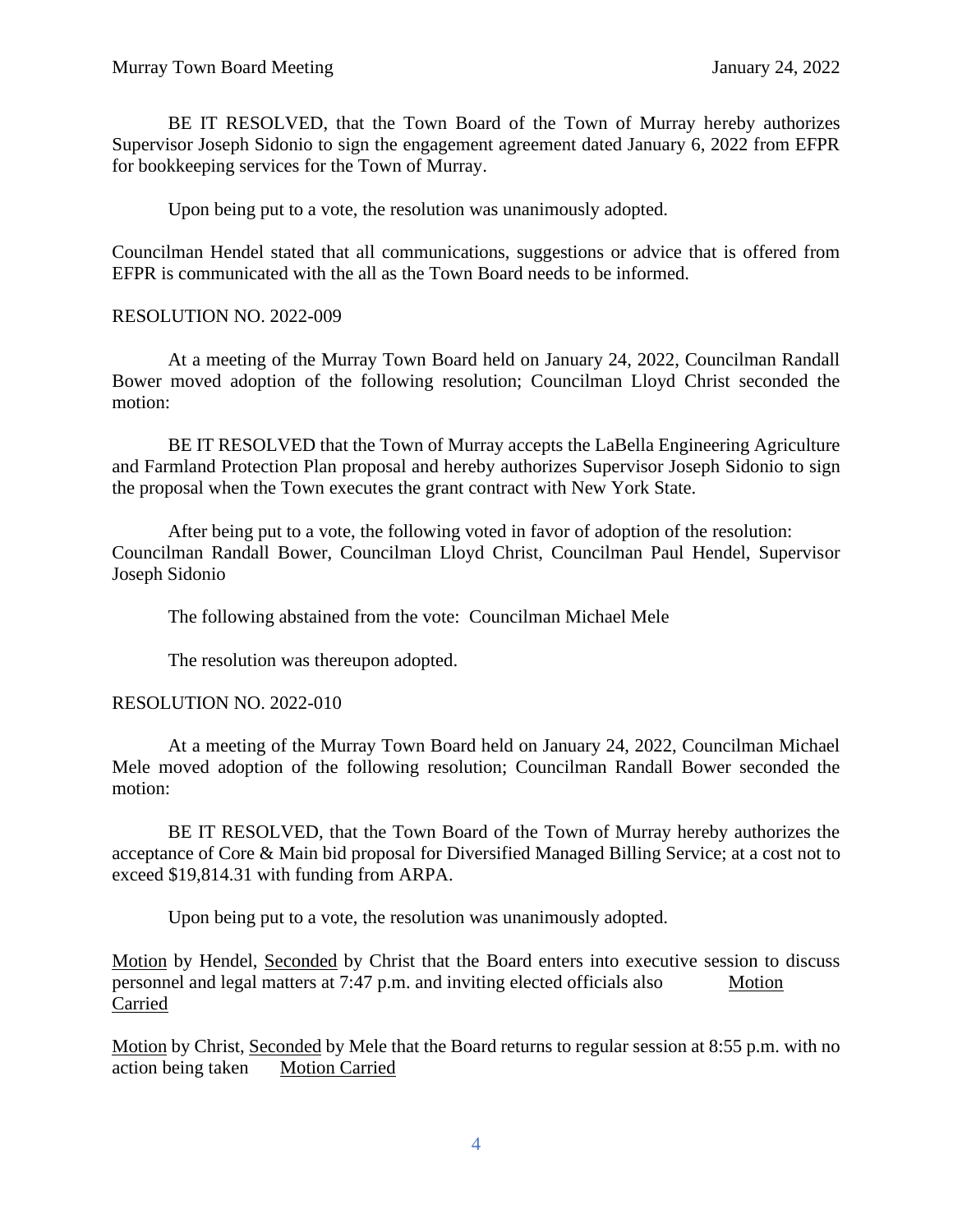Motion by Hendel, Seconded by Christ amending the start date of our law firm, Underberg & Kessler from January 5, 2022 to December 21, 2021 Motion Carried

## RESOLUTION 2022-011

At a meeting of the Murray Town Board, duly held on January 24, 2022, Councilman Randall Bower moved adoption of the following resolution; Councilman Michael Mele seconded the motion:

BE IT RESOLVED, that the Town Board of the Town of Murray appoints Annette Curtis part-time highway and water billing clerk effective January 25, 2022.

Upon being put to a vote, the resolution was unanimously adopted.

Motion by Mele, Seconded by Bower approving the Supervisor's financial report and that the following bills be paid: Motion Carried

| General Fund                | \$47,566.18 |
|-----------------------------|-------------|
| <b>Highway Fund</b>         | \$44,294.02 |
| Water District No. 1        | \$393.31    |
| <b>Water District No. 2</b> | \$2,291.65  |
| <b>Water District No. 3</b> | \$1,054.74  |
| Water District No. 4        | \$277.25    |
| Water District No. 5        | \$182.41    |
| Water District No. 6        | \$1,939.31  |
| Water District No. 7        | \$1,340.28  |
| <b>Water District No. 8</b> | \$698.61    |
| Water District No. 9        | \$344.36    |
| Water District No. 10       | \$444.06    |
| Water District No. 11       | \$2,583.38  |
| Water District No. 12       | \$269.97    |
| Water District No. 13       | \$518.51    |
| Water District No. 14       | \$504.00    |
| Water District No. 15       | \$752.66    |
| Water District No. 16       | \$190.10    |
| Water District No. 20       | \$480.02    |

Motion by Christ, Seconded by Hendel to adjourn the meeting at 9:00 p.m. Motion **Carried** 

So adjourned,